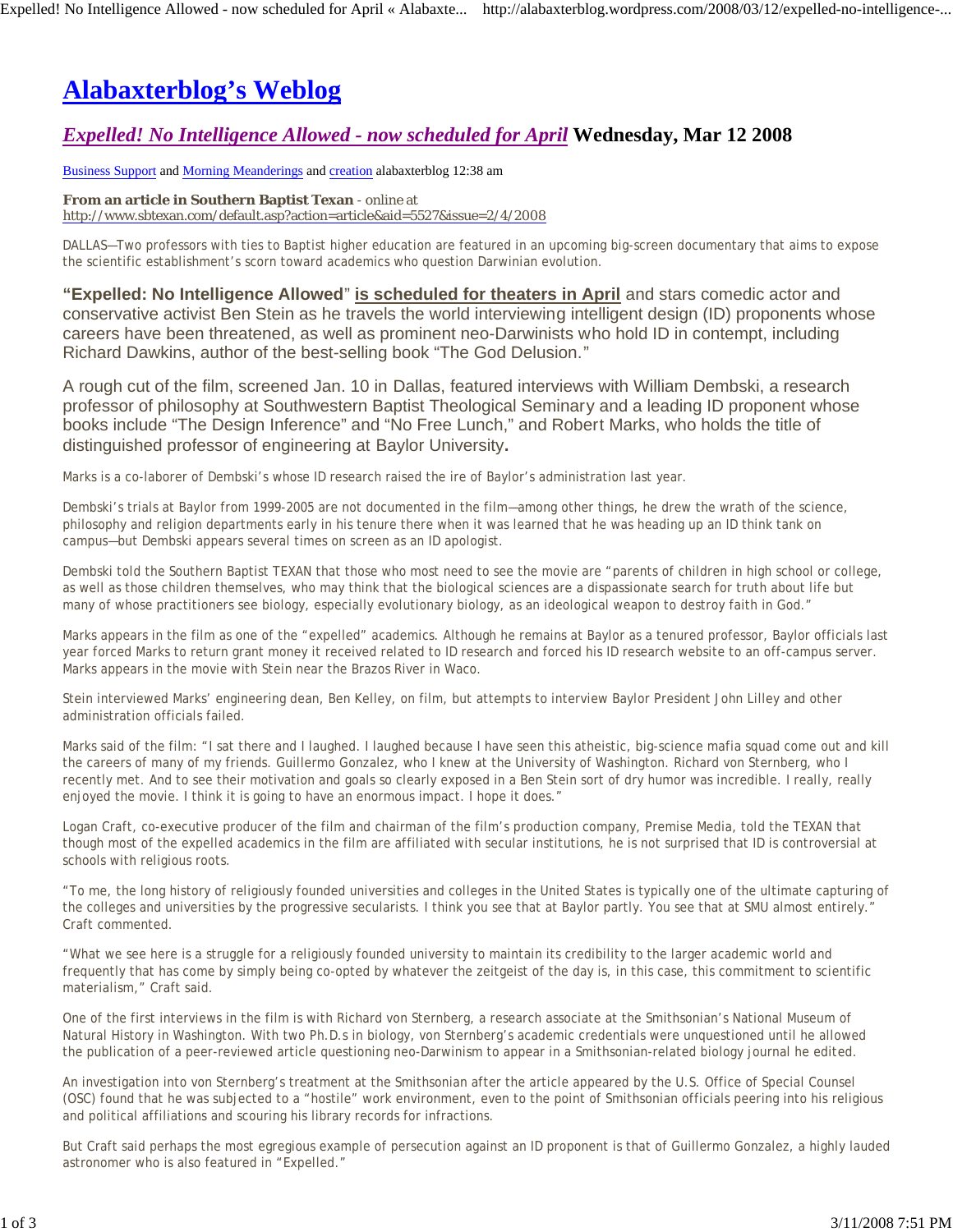Even though Gonzalez has been credited with discovering two planets and making other notable contributions in his field, Iowa State University denied him tenure last year after months of controversy surrounding his co-writing of the book "The Privileged Planet: How Our Place in the Cosmos Is Designed for Discovery." After the book's publication, 120 Iowa State University professors signed a statement published in the ISU student-run newspaper denouncing intelligent design.

Craft said he believes the modern icons Karl Marx and Sigmund Freud have been rightly relegated to non-iconic status, with Charles Darwin trailing closely behind as the last standing icon of modernity. "And nobody has a credible theory, scientifically, of how life originated. No one. The Darwinists admit it on the phone."

At one point in the film, Stein nudges Dawkins, the well-known Oxford evolutionary biologist, into offering a guess that perhaps some unknown intelligence planted the first seeds of life in our galaxy, but Dawkins quickly insisted that such intelligence would necessarily have needed to arise from Darwinian processes.

Stein, an economist, actor and conservative commentator whose previous work ranges from a memorable role in the 1980s hit movie "Ferris Bueller's Day Off" to speechwriter for presidents Nixon and Ford, was recruited to the film after Premise Media created a template for its lead character: "a person, first of all, who wasn't easily identified as overtly Christian or overtly religious and also someone who had a comic element to their personality or their repertoire, but also an intellectual," Craft explained.

"That kind of limits the field," Craft remarked. "There aren't that many of those folks out there."

Once Ben became acquainted with what we were doing, he got excited because he began to see a connection between our exploration and sanctity of life issues. He's a very, very strong pro-life advocate. He has a high view of human dignity and human sanctity. And he saw a connection between what we were exploring, and sanctity of life issues and the historical elements of the eugenics movement, and especially as a Jewish person, the eugenics movement as it morphed into the Nazi racial cleansing laws."

Craft added, "I think the public, once they understand more and more what Darwinian evolution represents, I think they will reject that and move against it."

"Expelled" has received endorsements from evangelical Christian leaders such as J.I. Packer, Chuck Colson and James Dobson. Craft said Premise Media would be screening the film for some Southern Baptists leaders in Houston and Louisville, Ky., soon.

#### Trackback URI

#### **One Response to "Expelled! No Intelligence Allowed - now scheduled for April"**

*Expelled! No Intelligence Allowed - now scheduled for April* Says: 1. March 12, 2008 at 12:49 am

[...] phoenixfiberworks wrote an interesting post today onHere's a quick excerpt From an article in Southern Baptist Texan - online at http://www.sbtexan.com/default.asp?action=article&aid=5527&issue=2/4/2008 DALLAS—Two professors with ties to Baptist higher education are featured in an upcoming big-screen documentary that aims to expose the scientific establishment's scorn toward academics who question Darwinian evolution. "Expelled: No Intelligence Allowed" is scheduled for theaters in April and stars comedic actor and conservative activist Ben Stein as he tra […]

#### **Leave a Reply**